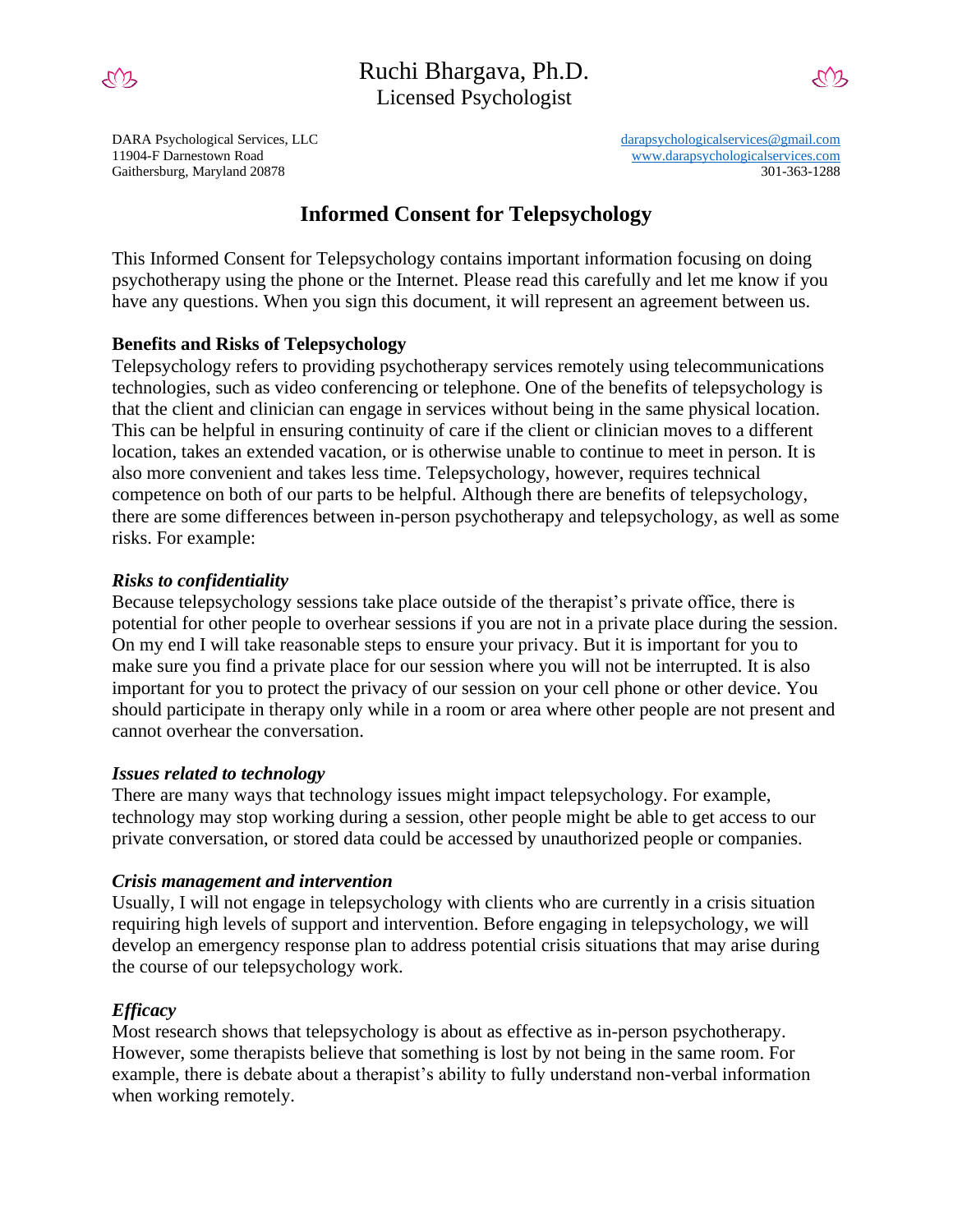#### **Electronic Communications**

I use Doxy.me for therapy sessions which has shown a high level of security. You are solely responsible for any cost to you to obtain any necessary equipment, accessories, or software to take part in telepsychology.

## *Confidentiality*

I have a legal and ethical responsibility to make my best efforts to protect all communications that are a part of our telepsychology. However, the nature of electronic communications technologies is such that I cannot guarantee that our communications will be kept confidential or that other people may not gain access to our communications. I will try to use updated encryption methods, firewalls, and back-up systems to help keep your information private, but there is a risk that our electronic communications may be compromised, unsecured, or accessed by others. You should also take reasonable steps to ensure the security of our communications (for example, only using secure networks for telepsychology sessions and having passwords to protect the device you use for telepsychology).

Confidentiality and its exceptions are outlined in my Informed Consent for Therapy and still apply in telepsychology. Please let me know if you have any questions about exceptions to confidentiality.

#### *Appropriateness of Telespsychology*

From time to time, we may schedule in-person sessions to "check-in" with one another. I will let you know if I decide that telepsychology is no longer the most appropriate form of treatment for you. I may need to reserve the right to make this decision on my own clinical judgment, especially in times of crisis. We will discuss options of engaging in in-person counseling or referrals to another professional in your location who can provide appropriate services.

#### *Emergencies and Technology*

Assessing and evaluating threats and other emergencies can be more difficult when conducting telepsychology than in traditional in-person therapy. To address some of these difficulties, we will create an emergency plan before engaging in telepsychology services. I will ask you to identify an emergency contact person who is near your location and who I will contact in the event of a crisis or emergency to assist in addressing the situation. I will ask that you sign a separate authorization form allowing me to contact your emergency contact person as needed during such a crisis or emergency.

If the session is interrupted for any reason, such as the technological connection fails, and you are having an emergency, do not call me back. Instead, call 911 or the National Suicide Prevention Lifeline at 1-800-273-TALK (8255) or go to your nearest emergency room. Call me back after you have called or obtained emergency services.

If the session is interrupted and you are not having an emergency, we will attempt to reconnect. Should that not be possible due to technological failure, you will only be charged the prorated amount of actual session time.